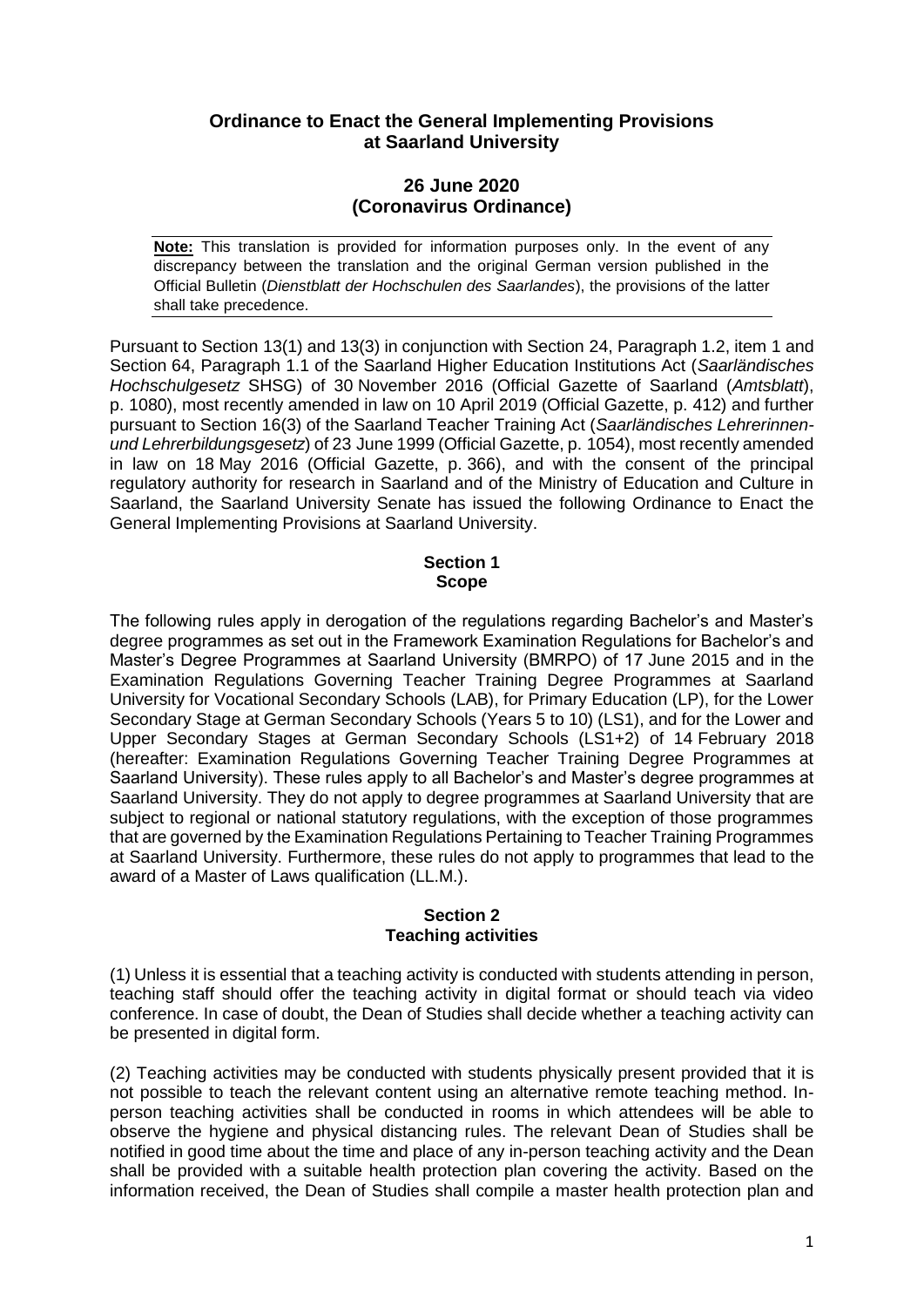shall submit the plans to the university's crisis management team. The crisis management team reserves the right to intervene if necessary.

(3) If a teaching activity cannot be conducted in the summer semester of 2020 either online or in person, that teaching activity may be conducted in part or in full in one of the two following semesters.

(4) If a teaching activity would normally require mandatory attendance, the course or class instructor can decide whether participation should be mandatory when that course or class is held online.

### **Section 3 Examinations and academic assessments**

(1) Examinations and academic assessments may be conducted in a manner that deviates from that specified in the relevant applicable study regulations. This could involve the use of electronic information and communication technologies or could mean conducting an examination by video conference. A request to deviate from the form of examination specified in the examination or study regulations shall be submitted by the examiner to the relevant examination board. The decision to grant this request shall be made by the examination board or by the chair of the board, if the chair has been authorized by the board to make this decision. Notification of the decision shall be made available in suitable form. In case of doubt, the decision shall be made by the Dean of Studies. Data protection and privacy rules shall be observed when examinations are conducted online. There shall be an appropriate means of verifying the identity of the candidate.

(2) The completion times for individual written academic assessments, such as essays, term papers, Bachelor's theses, Master's theses or theses in state-examined subjects shall be adjusted appropriately to reflect the challenging conditions that students have faced during the coronavirus pandemic. With the exception of final-year theses, written academic work may be submitted in purely digital form (e.g. as a read-only PDF file). This also applies to the declarations that candidates have to submit in accordance with the requirements in Article 23(2) of the BMRPO and Section 23(11) of the Examination Regulations Governing Teacher Training Degree Programmes at Saarland University. The examiner is entitled to ask the student to submit the original written work at some later date. Final-year theses shall not only be submitted to the relevant examinations office in electronic form, printed versions must also be sent by post to the examinations office. The printed versions shall also include the signed declaration of original authorship (*eidesstattliche Versicherung*). The candidate shall provide a written assurance that the electronic and printed versions of the thesis are identical in form and content.

(3) It is the responsibility of the relevant examination board and the relevant examiners to exempt candidates from the normal admission requirements for examinations, modules or module elements as may be necessary as a result of the coronavirus pandemic. The course or class instructor shall decide whether a candidate may be exempted from the in-module tests normally required for exam registration.

(4) The relevant examination board may decide to modify the registration deadlines for an examination or a repeat examination (resit) that are stipulated in the programme-specific study or examination regulations. A candidate may withdraw from an in-person examination even after the withdrawal deadline has passed, if they can demonstrate that they are particularly vulnerable to the SARS-CoV-2 virus.

(5) After completing each individual examination, a candidate may inspect their written work and the associated exam reports in accordance with the provisions of Article 16(10) of the BMRPO and Section 19 of the Examination Regulations Governing Teacher Training Degree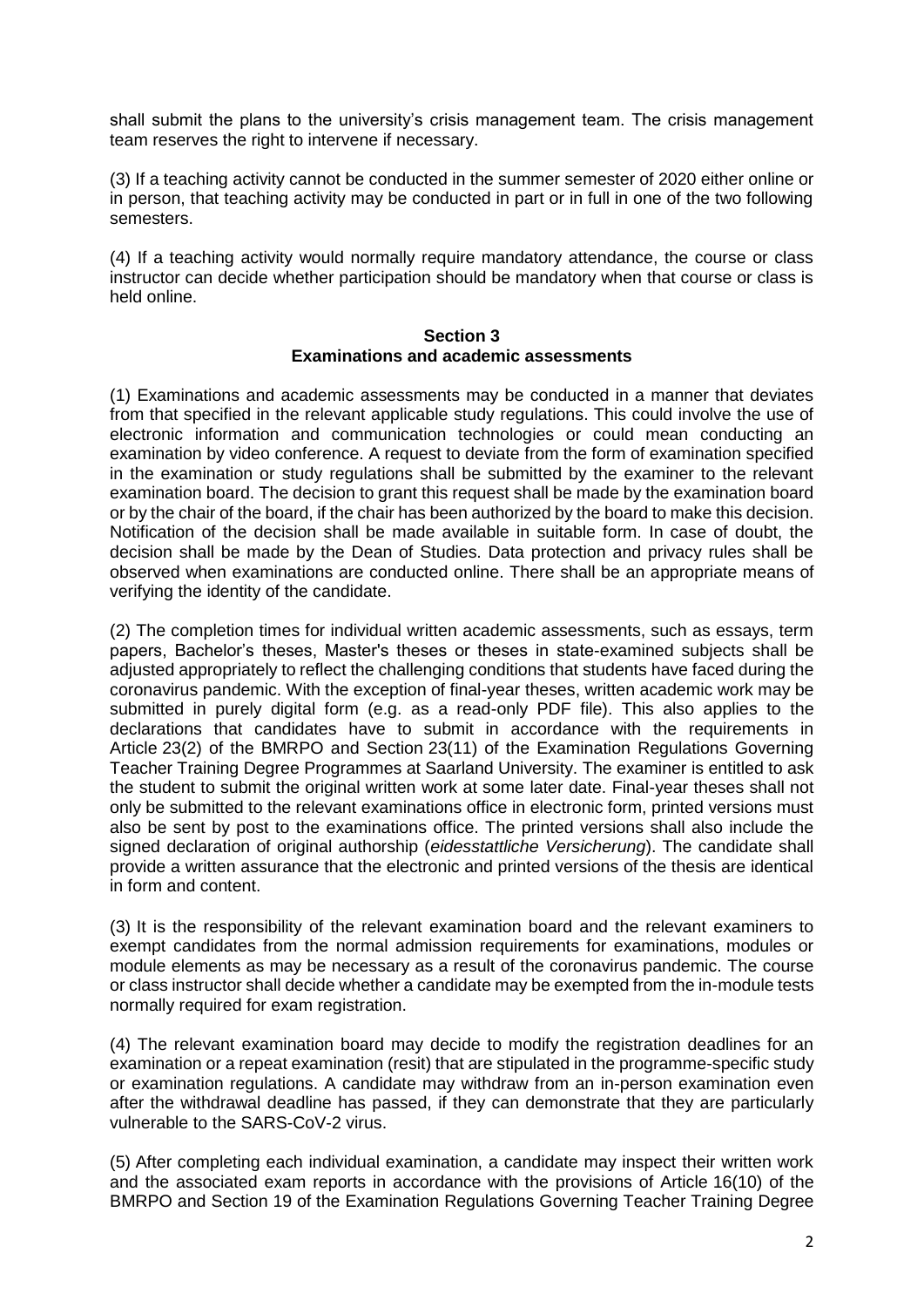Programmes at Saarland University. In such cases, inspection shall be conducted remotely (i.e. by digital means).

(6) In exceptional cases and where strong grounds exist, the examiners may deviate from the grading system set out in the programme-specific study regulations.

(7) If requested by a student, the relevant examination board may recognize the student's voluntary activities in assisting with the response to the coronavirus pandemic (e.g. laboratory work, looking after COVID-vulnerable groups, etc.) by awarding the applicant 3 ECTS credits. If a student rendered other forms of assistance in combating the COVID-19 crisis, they may apply to the relevant examination board to have these other activities recognized. The actual work or activity performed by the student shall be confirmed by means of an official certificate that states the time and duration of the activity and precisely describes the type of activity performed.

### **Section 4 Oral examinations via video conference**

(1) Oral exams may be conducted by video conference (with open audio and visual channels) if this has been so agreed with the candidate. In such cases, the candidate may take the examination from a location other than a university site. Candidates shall be given sufficient time to become acquainted with the video conferencing system to be used. The duration of the oral examination may therefore be extended appropriately to reflect the special circumstances under which the assessment is being conducted, provided that all candidates are treated equally in this respect.

(2) Minutes of the remote video examination shall be kept by the second examiner or the observer in accordance with the requirements in Article 13(7) of the BMRPO and Section 11(11) of the Examination Regulations Governing Teacher Training Degree Programmes at Saarland University. In derogation of the provisions of Article 13, Paragraph 7.5 of the BMRPO and of Section 11(11) of the Examination Regulations Governing Teacher Training Degree Programmes at Saarland University, examiners and observers may approve the minutes via email.

(3) In order to verify their identity, candidates shall present a valid personal identification document and their student card. Before the oral examination begins, the name and student registration number of the candidate shall be recorded in the examination minutes.

(4) All of the participating examiners and observers must have an uninterrupted audio and video link during the entire oral examination. As far as is possible, the student should remain entirely within the camera's field of view during the examination.

(5) Unless otherwise provided for in this ordinance, remote oral examinations by video link shall be conducted in accordance with the provisions of Article 13(7) of the BMRPO and Section 11(11) of the Examination Regulations Governing Teacher Training Degree Programmes at Saarland University.

### **Section 5 Study abroad periods and work placements / internships**

(1) The admission requirements and the conditions governing the study abroad periods, work placements, internships and other practical training activities specified in the programmespecific examination or study regulations may be amended by the chair of the examination board if this is necessary due to the effects of the coronavirus pandemic.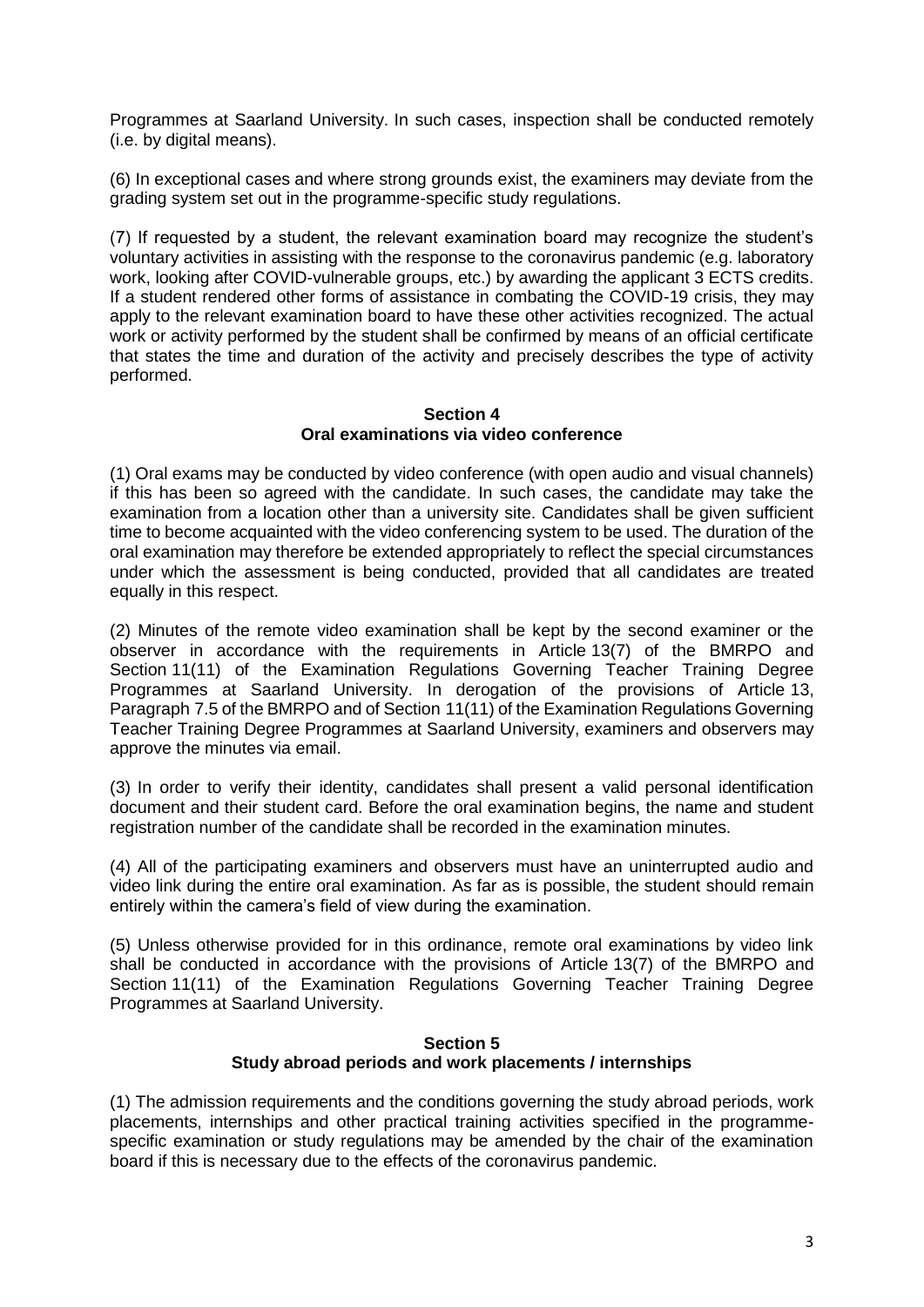(2) If a study abroad period, work placement, internship or other practical training activity had to be terminated earlier than planned, the relevant examination board may still award the full number of ECTS credits. If a period of practical training that would normally earn course credits cannot be carried out because of the pandemic, alternative student activities may be recognized.

### **Section 6 Progress checks**

(1) The rules governing academic progress checks, as specified in Article 10(5) of the BMRPO and in Section 21 of the Examination Regulations Governing Teacher Training Degree Programmes at Saarland University, shall not apply in the winter semester of 2019/2020 nor in the summer semester of 2020. However, students may still receive notification of their academic progress for information purposes only.

(2) The academic progress requirements shall be amended so that students will not be disadvantaged because examinations and assessments had to be suspended due to the coronavirus pandemic.

#### **Section 7 Repeating academic assessments and examinations**

(1) If a student took and failed examinations or assessments for which the associated teaching activities were in the summer semester of 2020 or the examinations or assessments were originally scheduled during the campus shutdown period (17 March 2020 until 4 May 2020), the student is permitted to submit a request for each such failed examination or assessment to the relevant examination board to have the examination or assessment reclassified as 'not attempted'. The decision to grant the request rests with the examination board whose members will consider applications favourably whenever reasonable grounds exist. In derogation of Article 17(5) of the BMRPO and of Section 15(3) of the Examination Regulations Governing Teacher Training Degree Programmes at Saarland University, this rule also applies when an examination was not completed within the standard period of study, even if such a requirement was not explicitly stipulated in the programme-specific examination regulations or in the subject-specific annexes for teacher training degree programmes. Sentence 1 of this paragraph does not apply to seminar papers, final-year theses, school teaching placements or portfolios.

(2) If a student took an examination or assessment for which the associated teaching activity was in the summer semester of 2020 or the examination or assessment was originally scheduled during the campus shutdown period (17 March 2020 until 4 May 2020) and the student was awarded a passing grade, the student is permitted to retake the examination or assessment on one further occasion but no later than the summer semester of 2021 in order to improve the grade attained, irrespective of whether this is provided for in the programmespecific examination or study regulations. The decision to grant a retake request rests with the examination board whose members will consider applications favourably wherever reasonable grounds exist. The student shall be awarded the better of the two grades achieved. Sentences 1 to 3 of this paragraph do not apply to essays and other written assignments, seminar papers, final-year theses, school teaching placements or portfolios.

(3) Applications for a third attempt at an examination or assessment, as provided for in Article 17, Paragraph 2.2 of the BMRPO or in Section 15(2) of the Examination Regulations Governing Teacher Training Degree Programmes at Saarland University, should generally be given favourable consideration if reasonable grounds exist and if the teaching activity associated with the examination or assessment was in the summer semester of 2020 or the examination or assessment was originally scheduled during the campus shutdown period.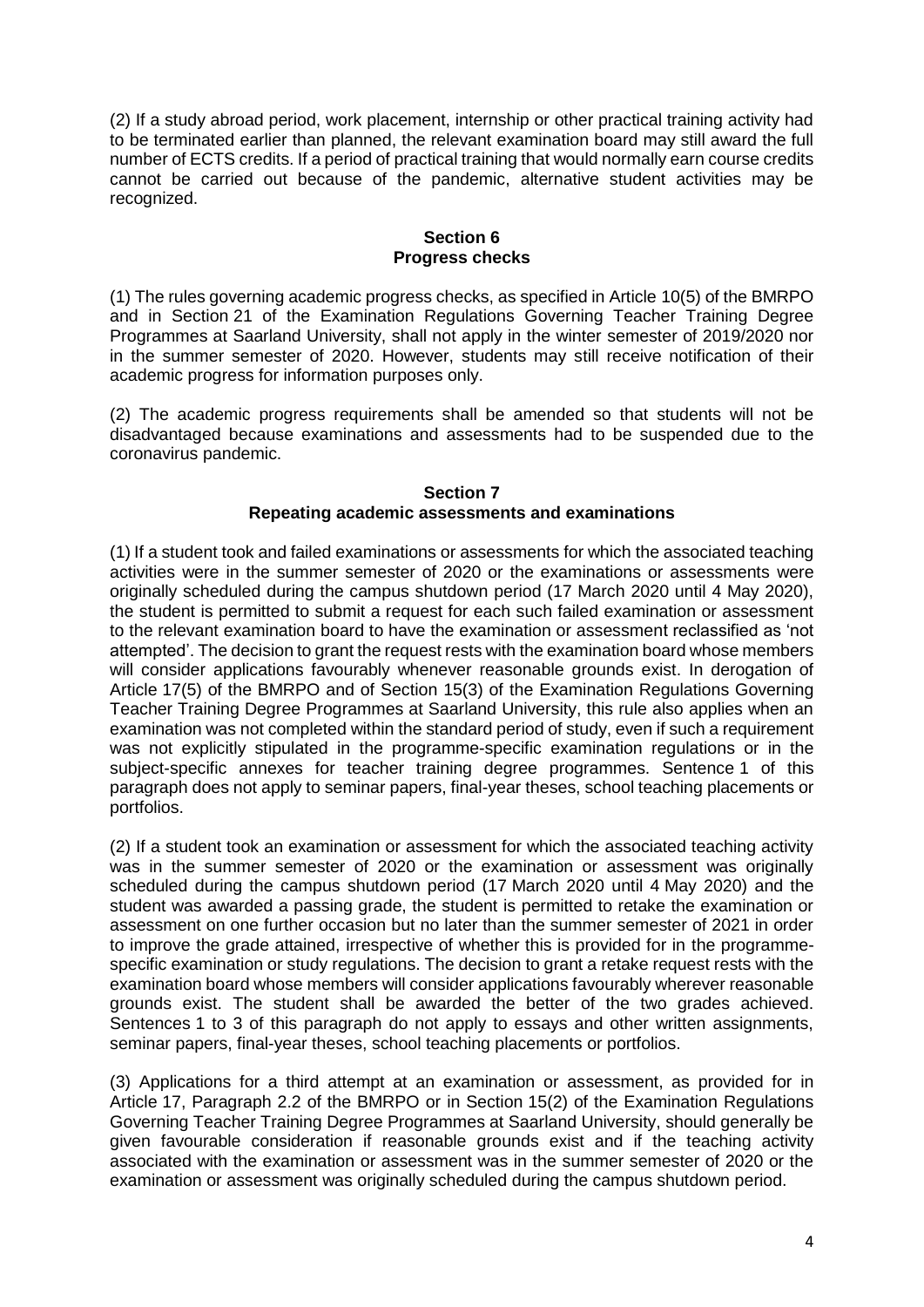# **Section 8 Standard period of study**

(1) For students enrolled in a programme of study at Saarland University in the summer semester of 2020, deadlines that are stipulated on the basis of the standard period of study shall be extended by one semester. This also applies to cross-enrolled students and to students on leave of absence in the summer semester of 2020.

(2) When assessing the academic progress of students enrolled in the summer semester of 2020, any constraints or obstacles that affected student academic performance (i.e. ECTS credits earned) within the standard period of study shall be taken into consideration.

#### **Section 9 Meeting admission requirements for Master's degree programmes**

(1) If the entry requirements for a Master's degree programme set out in the subject-specific examination regulations have not been met, the student may – in the absence of any academic evidence to the contrary – be provisionally admitted to the relevant programme on condition that the student acquires the missing curricular content in a supplementary study programme. Which curricular content needs to be acquired in which time frame shall be specified by the relevant examination board.

(2) With respect to admissions to Master's degree programmes in the winter semester of 2020/2021, the examination board may decide to deviate from the entry requirements specified in the subject-specific examination regulations, if this would compensate for possible disadvantages suffered by the applicant or student due to the coronavirus pandemic.

(3) If, as a result of the coronavirus pandemic, students who have been provisionally enrolled or provisionally admitted to a Master's programme are unable to meet the conditions specified in the letter of admission within the stipulated time frame or are unable to provide the necessary supporting documents, the deadlines should be generously extended, which would normally mean an extension of three months. Examples of the conditions that may need to be met are: proof that the required number of ECTS credits have been accumulated, submission of a Bachelor's degree certificate, submission of a formal record of recognition of prior learning.

(4) The relevant committee shall use reasonable discretion when deciding whether to extend the time frames in which stipulated conditions need to be met if these conditions are not impacted by the coronavirus pandemic. Matters relating to examinations and academic assessments shall be dealt with by the relevant examination board.

### **Section 10 Enrolment**

Students who were able to complete the curricular requirements of their programme in the summer semester of 2020 but were unable to acquire the associated ECTS credits due to the postponement of examination dates and submission deadlines may take these examinations in the winter semester of 2020/2021. The relevant examination board may exempt a student from the need to be properly enrolled at Saarland University if so requested by the student.

### **Section 11 Commencement**

(1) This ordinance shall come into force on 1 April 2020.